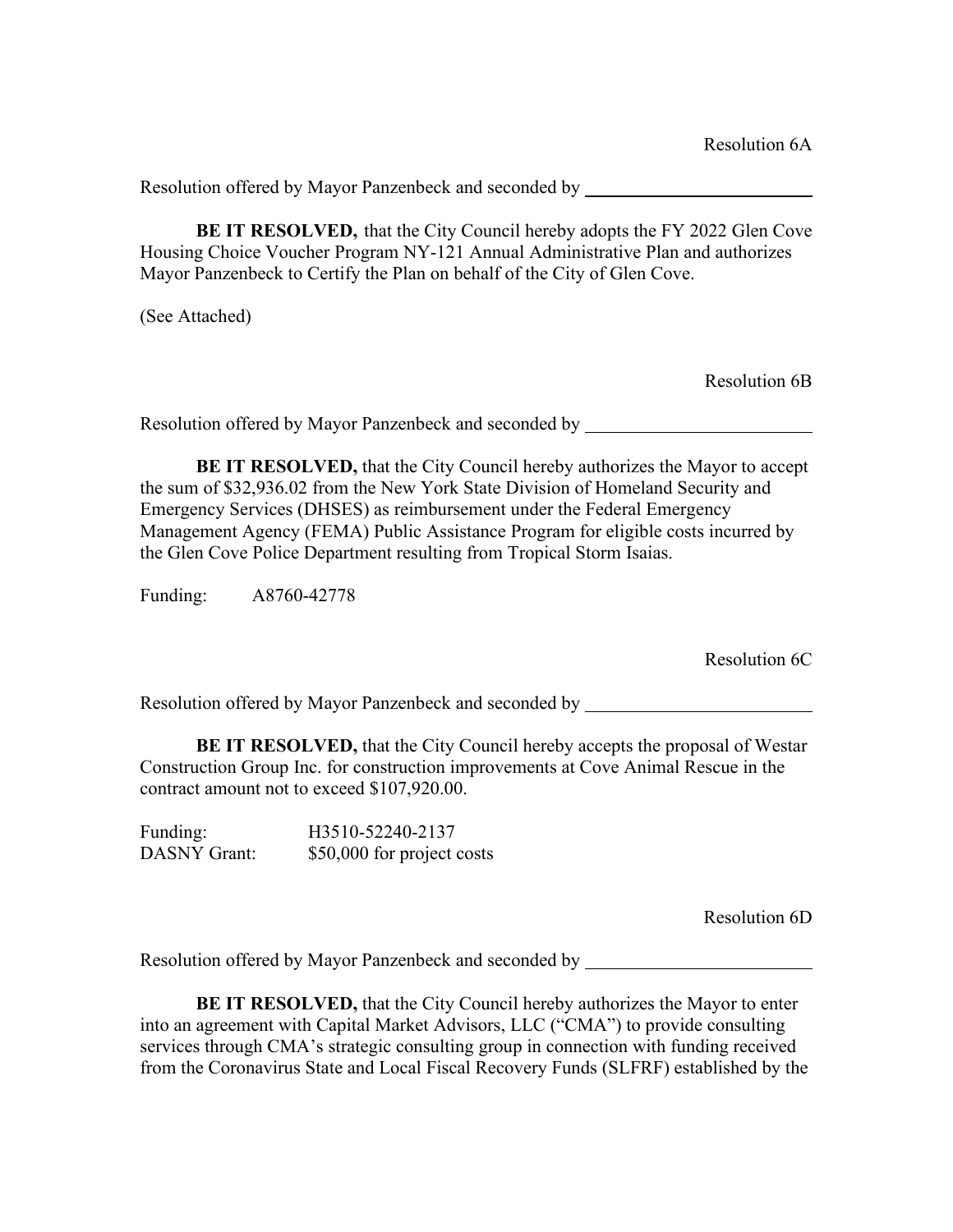American Rescue Plan Act of 2021 at a rate of \$225 per hour with all consulting services at the discretion of city officials.

Funding: A1310-55438

Resolution 6E

Resolution offered by Mayor Panzenbeck and seconded by

**BE IT RESOLVED,** that the City Council hereby authorizes the Mayor to accept the proposal of and enter into an agreement with H2M Architects and Engineers, to prepare and submit an Annual Water Supply Statement/Consumer Confidence Report and Supplemental Data Package, in the sum of \$3,300.

Funding: F8300-55438

Resolution 6F

Resolution offered by Mayor Panzenbeck and seconded by

**BE IT RESOLVED,** that the City Council hereby authorizes the Mayor to enter into an agreement with WB Mason for the provision of water cooler service at the Golf Course and DPW Yard at a cost of \$0.78 per month per unit for rental of coolers and \$2.39 per five-gallon bottle.

Funding: A5110-54324 A7180-54324

Resolution 6G

Resolution offered by Mayor Panzenbeck and seconded by

**BE IT RESOLVED,** that the City Council hereby authorizes the Mayor to enter into an agreement with Sansio, Health EMS, to provide electronic pre-hospital care reporting software.

\*Funding would be furnished by Change HealthCare as outlined in their contract.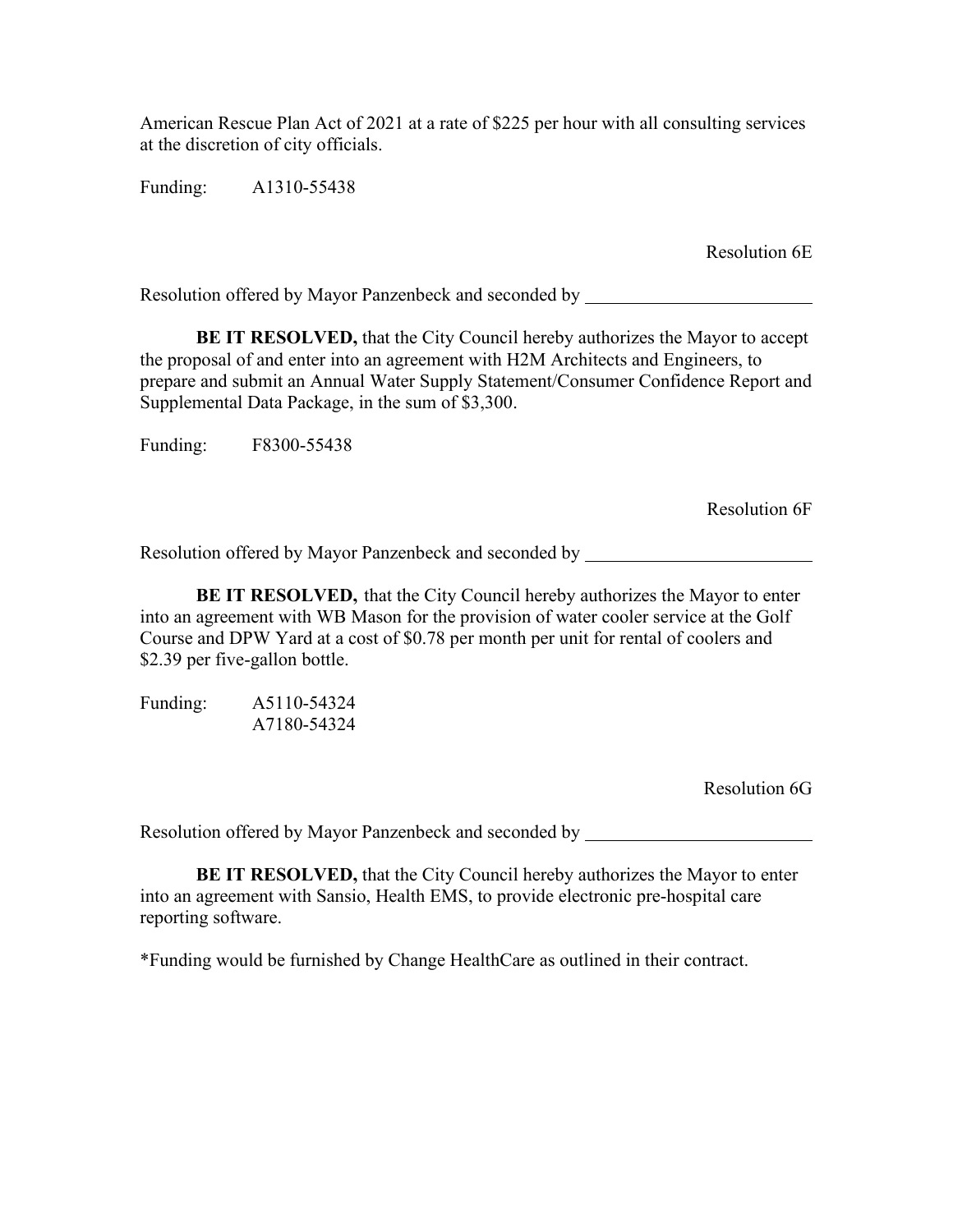**BE IT RESOLVED,** that the City Council hereby authorizes the Mayor to enter into an agreement with Language Line Services, Inc, for phone and video interpreting services at a rate of \$0.75 per minute for phone interpreting. \$1.99 minute for sign language, \$1.25 per minute for Spanish, and \$1.35 for other spoken languages for video interpreting, in an amount not to exceed \$1,500.00 a year

Funding: A4540-55438

Resolution 6I

Resolution offered by Mayor Panzenbeck and seconded by

**BE IT RESOLVED,** that the City Council hereby authorizes the Mayor to enter into an inter-municipal agreement with the Town of Oyster Bay and the Town of North Hempstead, for the purpose of designating boundaries as a Local Workforce Development Area.

Resolution 6J

Resolution offered by Mayor Panzenbeck and seconded by

**BE IT RESOLVED,** that the City Council hereby authorizes the Mayor to enter into an agreement with Country Fair Entertainment for the City of Glen Cove Youth Bureau Summer Program, to provide 3 Hours of unlimited entertainment, on July 12, 2022, at a rate of \$24.95 per person.

Funding: A7050-55448

Resolution 6K

Resolution offered by Mayor Panzenbeck and seconded by

**WHEREAS**, the Purchasing Agent was authorized to advertise for bids for On-Call Electrical and Lighting Services; and

**WHEREAS**, Anker Electric Service, 10 South Fifth Street, Locust Valley, NY 11560 submitted the lowest responsible bid; and

**WHEREAS,** it is in the best interest of the City to accept such bid;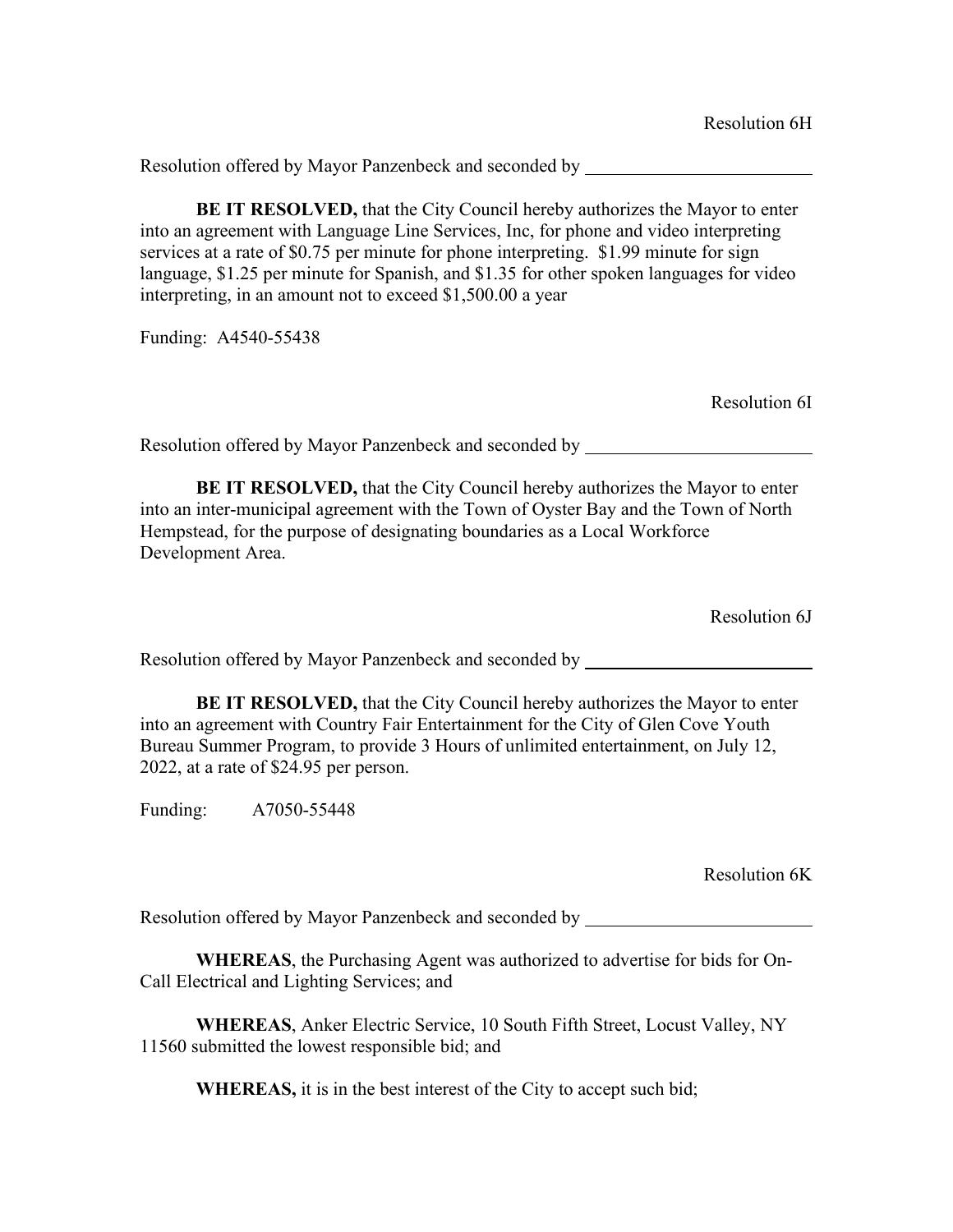**NOW, THEREFORE, BE IT RESOLVED**, that the Purchasing Agent is hereby authorized to accept the bid of Anker Electric Service, 10 South Fifth Street, Locust Valley, NY 11560, in the amounts of:

City of Glen Cove

Bid No. 2021-021

|                                                | SCHEDULE OF BID PRICES-ANKER'S ELECTRIC SERVICE                                                             |                                     |    |                           |    |                            |    |                           |
|------------------------------------------------|-------------------------------------------------------------------------------------------------------------|-------------------------------------|----|---------------------------|----|----------------------------|----|---------------------------|
| <b>ITEM</b>                                    | <b>DESCRIPTION</b>                                                                                          |                                     |    | <b>PRICING</b>            |    |                            |    |                           |
| 1                                              |                                                                                                             | <b>Regular Time (RT) Hours are:</b> |    | Year 1<br>2022            |    | Year <sub>2</sub><br>2023  |    | Year <sub>3</sub><br>2024 |
|                                                | Start Time: 7:00 Am<br>End Time: 3:30 pm                                                                    |                                     |    | <b>RT</b>                 |    | RT                         |    | <b>RT</b>                 |
|                                                | <b>Indicate Regular Time</b><br>(RT) Hourly Range in                                                        | Supervisor:                         | \$ |                           | \$ |                            | \$ |                           |
|                                                | space above (sample<br>range definition:                                                                    | <b>Trades</b><br>Person:            | \$ |                           | \$ |                            | \$ | 96                        |
|                                                | Regular Time is 8am                                                                                         | Apprentice:                         | \$ | 65                        | \$ | 70                         | \$ |                           |
|                                                | to 5pm)                                                                                                     | Laborer: \$                         |    |                           | \$ |                            | \$ | 88                        |
|                                                |                                                                                                             | Other:                              | \$ |                           | \$ |                            | \$ |                           |
| $\overline{2}$<br>Premium Time (PT) Hours are: |                                                                                                             |                                     |    | Year 1<br>2022            |    | Year <sub>2</sub><br>2023  |    | Year <sub>3</sub><br>2024 |
|                                                | Start Time: 3:31 pm                                                                                         |                                     |    | PT                        |    | PT                         |    | PT                        |
|                                                | <b>Indicate Premium Time</b><br>(PT) Hourly Range in                                                        | Supervisor:                         | \$ |                           | \$ |                            | \$ |                           |
|                                                | space above (sample<br>range definition:                                                                    | Trades<br>person:                   | \$ | B                         | \$ | 40                         | \$ |                           |
|                                                | Premium Time is 5pm                                                                                         | Apprentice:                         | \$ | 80                        | \$ | Bo                         | \$ | 80                        |
|                                                | and on, including<br><b>Weekends)</b>                                                                       | Laborer:                            | \$ | 20                        | \$ |                            | \$ | 50/                       |
|                                                |                                                                                                             | Other:                              | \$ |                           | \$ |                            | \$ |                           |
| 3                                              | <b>HOLIDAY TIME</b>                                                                                         |                                     |    | Year <sub>1</sub><br>2022 |    | Year <sub>2</sub><br>2023  |    | Year <sub>3</sub><br>2024 |
|                                                |                                                                                                             | Supervisor:                         | \$ | ے                         | \$ | ∕                          | \$ |                           |
|                                                |                                                                                                             | <b>Trades</b><br>person:            | \$ | 35                        | \$ | 4o                         | \$ | 144                       |
|                                                |                                                                                                             | Apprentice:                         | \$ | ៜ౦                        | \$ | $\mathcal{B}_{\mathbf{Q}}$ | \$ | 80                        |
|                                                |                                                                                                             | Laborer:                            | \$ | $\mathcal{L}$ o           | \$ | 2<                         | \$ | <u> 130</u>               |
|                                                |                                                                                                             | Other:                              | \$ |                           | \$ |                            | \$ |                           |
| 4                                              | <b>Mark Up Percentage To Be</b><br><b>Charged on Materials:</b>                                             |                                     |    | %                         |    | %                          |    | %                         |
| 5                                              | <b>Utility Mark-out Fee</b><br>Note: Mark-out fee is for field mark-out of street<br>lighting per location. |                                     |    | $\mathcal{L}$             |    | $\frac{1}{6}$              |    |                           |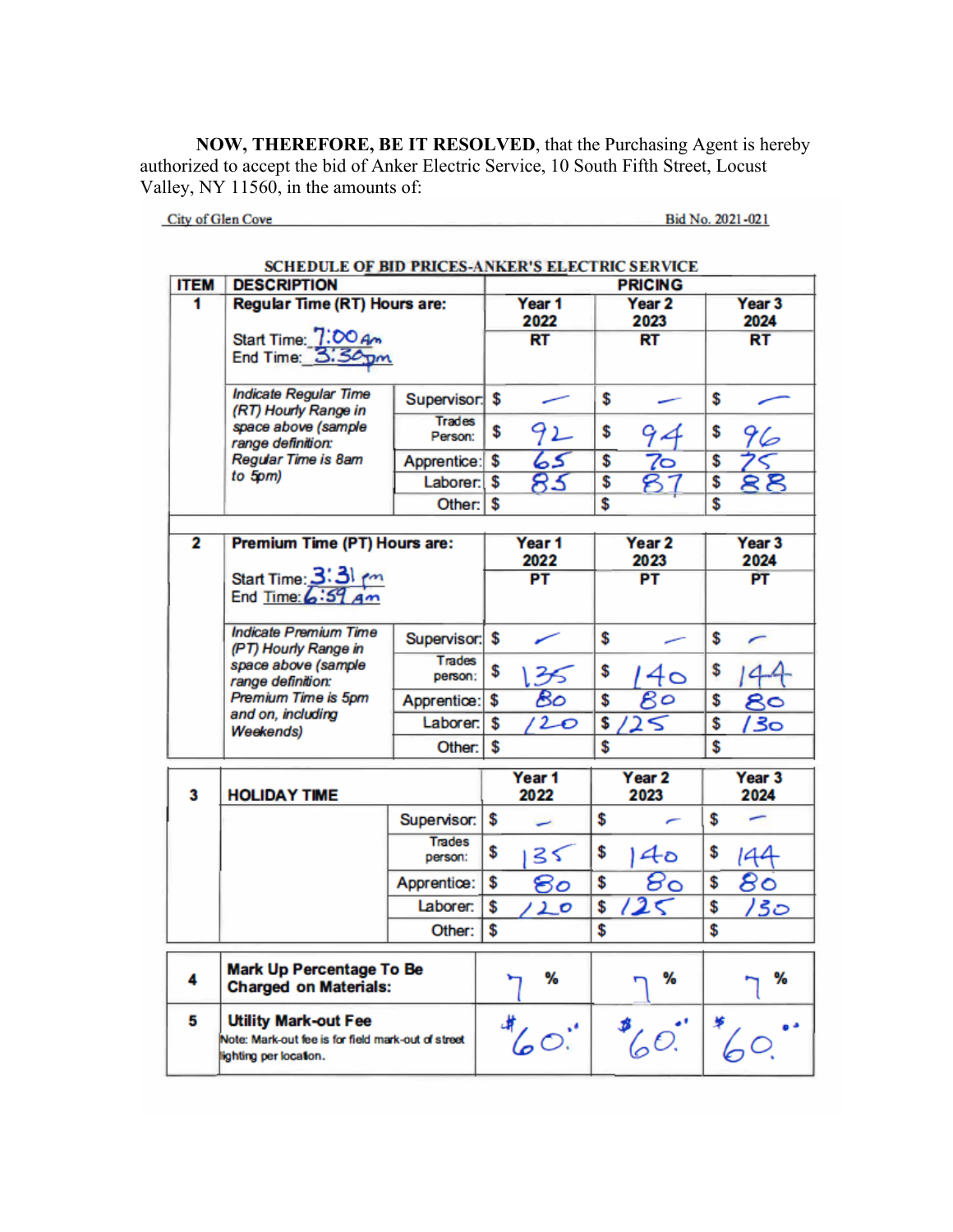**BE IT RESOLVED, that the City Council hereby approve Budget Transfers and** Amendments as submitted and reviewed by the City Controller.

(See Attached)

Resolution 6M

Resolution offered by Mayor Panzenbeck and seconded by

**BE IT RESOLVED,** that the City Council hereby authorizes the City Attorney to settle the following claim in full and final settlement:

| Name            | <b>Claim Number</b> | Amount   |
|-----------------|---------------------|----------|
| Joseph Solomito | 22-2558             | \$495.00 |

Resolution 6N

Resolution offered by Mayor Panzenbeck and seconded by

**BE IT RESOLVED,** that the City Council hereby authorizes Yelena Quiles to attend LI NYSAMPO conference, March 30th and March 21st, 2022, at a cost of \$252.30.

Funding: A1310-55442

Resolution 6O

Resolution offered by Mayor Panzenbeck and seconded by

**BE IT RESOLVED,** that the City Council hereby authorizes Emanuel Grella, Ralph Comitino and Elizabeth Mestres to attend NYC ReLeaf Urban Forestry Workshop, March 25, 2022, at a cost of \$20.00 per person.

Funding: A5110-55553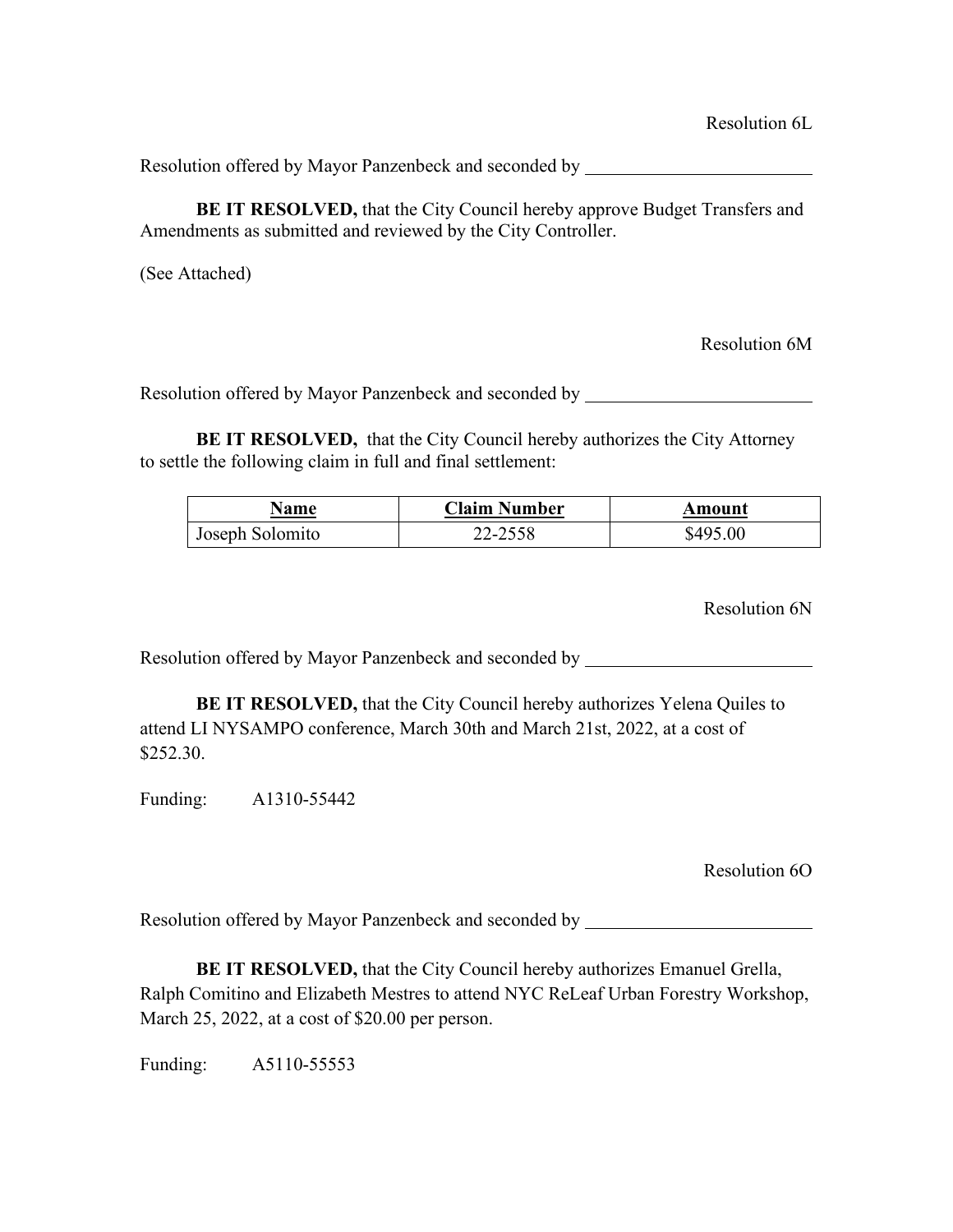**BE IT RESOLVED**, that the City Council hereby authorizes the Mayor to retroactively accept the purchase of three (3) 2021 Ford Explorer Police Interceptor vehicles from Vance Country Ford under Rockland County Contract RFB-RC-2019-072, parts from Duchess County Contract RFB-DCP-99-18 and labor from Westchester County Contract 5689BPS, for use by the Glen Cove Police Department in the amount of \$165,744.06.

Funding: H3120-52250-2117

Resolution 7A

Resolution offered by Mayor Panzenbeck and seconded by

**WHEREAS**, an examination for Emergency Medical Technician (Advanced) was given by the Municipal Civil Service Commission of Glen Cove; and

**WHEREAS**, a continuous recruitment eligible list was established by the Glen Cove Municipal Civil Service Commission; and

**WHEREAS**, Matthew P. Shanhai is certified as eligible under said list by the Glen Cove Municipal Civil Service Commission;

**NOW, THEREFORE, BE IT RESOLVED**, that, Matthew P. Shanhai is hereby appointed as an Emergency Medical Technician (Advanced) with the EMS at an annual salary of \$49,552 (Grade 11, Step 0) effective date of March 1, 2022.

Budget Line: A4540-51101

Resolution 7B

Resolution offered by Mayor Panzenbeck and seconded by

**BE IT RESOLVED,** that the following persons are hereby appointed as seasonal employees at the Golf Course effective March 5, 2022 through November 30, 2022 as indicated:

| lame | Position | <b>Salar</b> |
|------|----------|--------------|
|      |          |              |